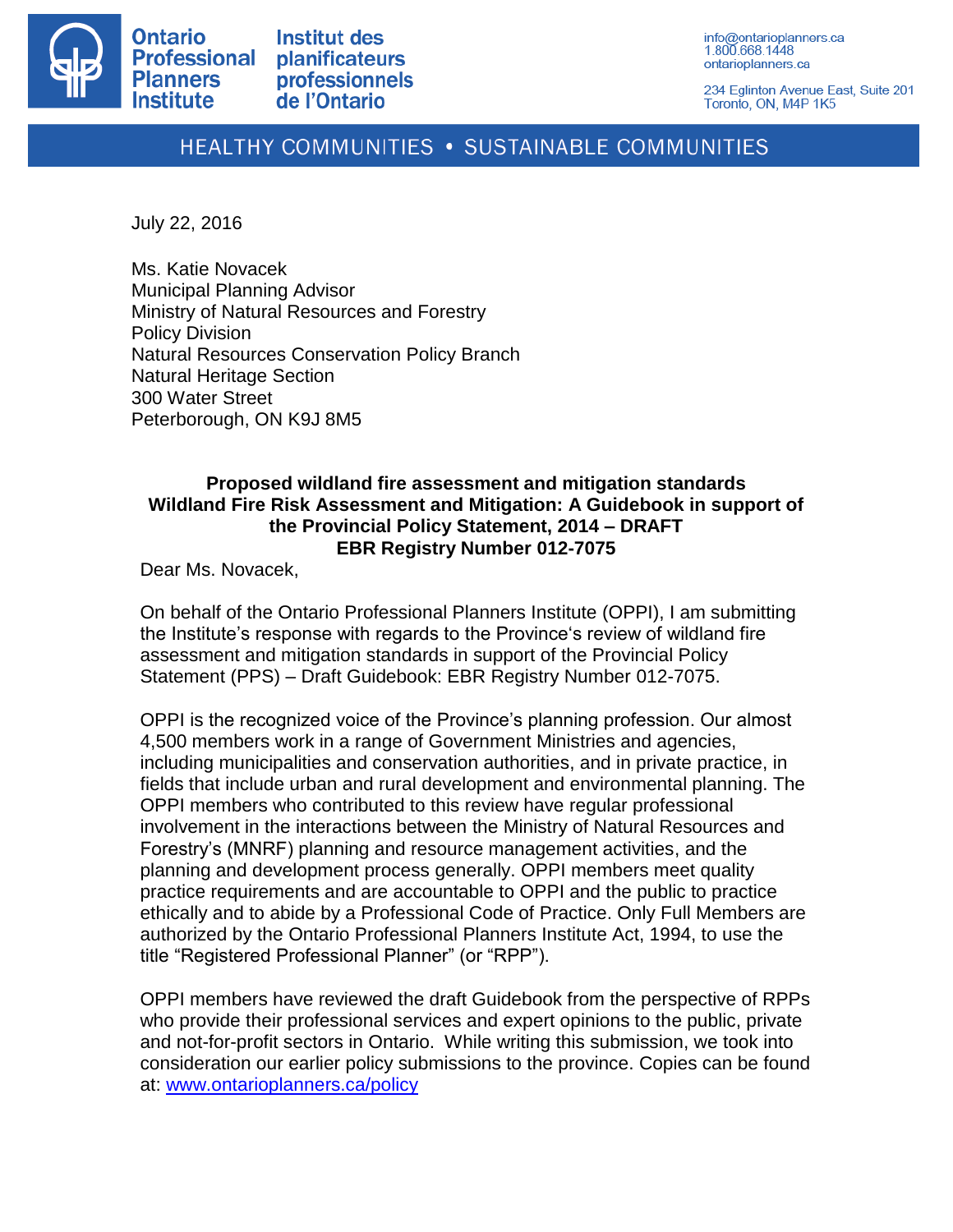Our comments on the draft Guidebook are as follows:

1. MNRF has produced a document that provides considerable support for the implementation of the new PPS policy 3.1.8. We would like to congratulate the Ministry of producing a high quality draft for review.

2. Following the recent fire in Fort McMurray, Alberta, we urge the MNRF to review the Influence Area. Is 100 metres enough? Should the issue of the acute toxicity of the combusted products of modern urban development also be addressed? We believe that these are important questions that should be addressed.

3. The Guidebook does not distinguish between the region of continuous forest, and the southern regions where forest consists of discontinuous patches. In the latter, while there can be development/fire hazard interface problems, these are very localized and any forest fires are also going to be very localized. (The same is true of grass fires). This is a local fire management issue and not generally of provincial interest.

While no municipality should be discouraged from adopting wildland fire planning policies if it feels it needs these, the draft Guidebook could offer some direction that makes clear that within the continuous forest area (Ecoregion 5E and north, or the Fire Region as shown on fig. A1-1, as MNRF considers appropriate), Official Plan (OP) policies to implement PPS policy 3.1.8 are a must, while south of that area, these should be optional.

4. In the interest of keeping things as simple as possible, more guidance should be provided on what is expected from applicants. First, #3 above is a form of triage. Second, in the part of the province where OP policies are a must, many municipalities still have large non-forested areas, and not just in their settlement areas. It may be unwise to map hazardous forests on OP schedules due to their dynamic nature, but OP policies could require simply that applicants determine on their own whether there are forests within x metres. Applicants could just check a box on a new row that would be added to the PPS conformity checklists that often form part of planning application forms. If the answer is "yes" (forest within x metres), then the applicant would proceed directly to a Level 2 site assessment.

OP policies should also make clear that a Level 2 assessment does not need to be a standalone study, and that it can form part of an Environmental Impact Statement (EIS), site evaluation report, etc., where these are required.

We do not believe that a wildland fire assessment needs to be part of every application (sec. 7.1.3). It is not generally required, for example, that all applications include archaeological studies, these are only required if the